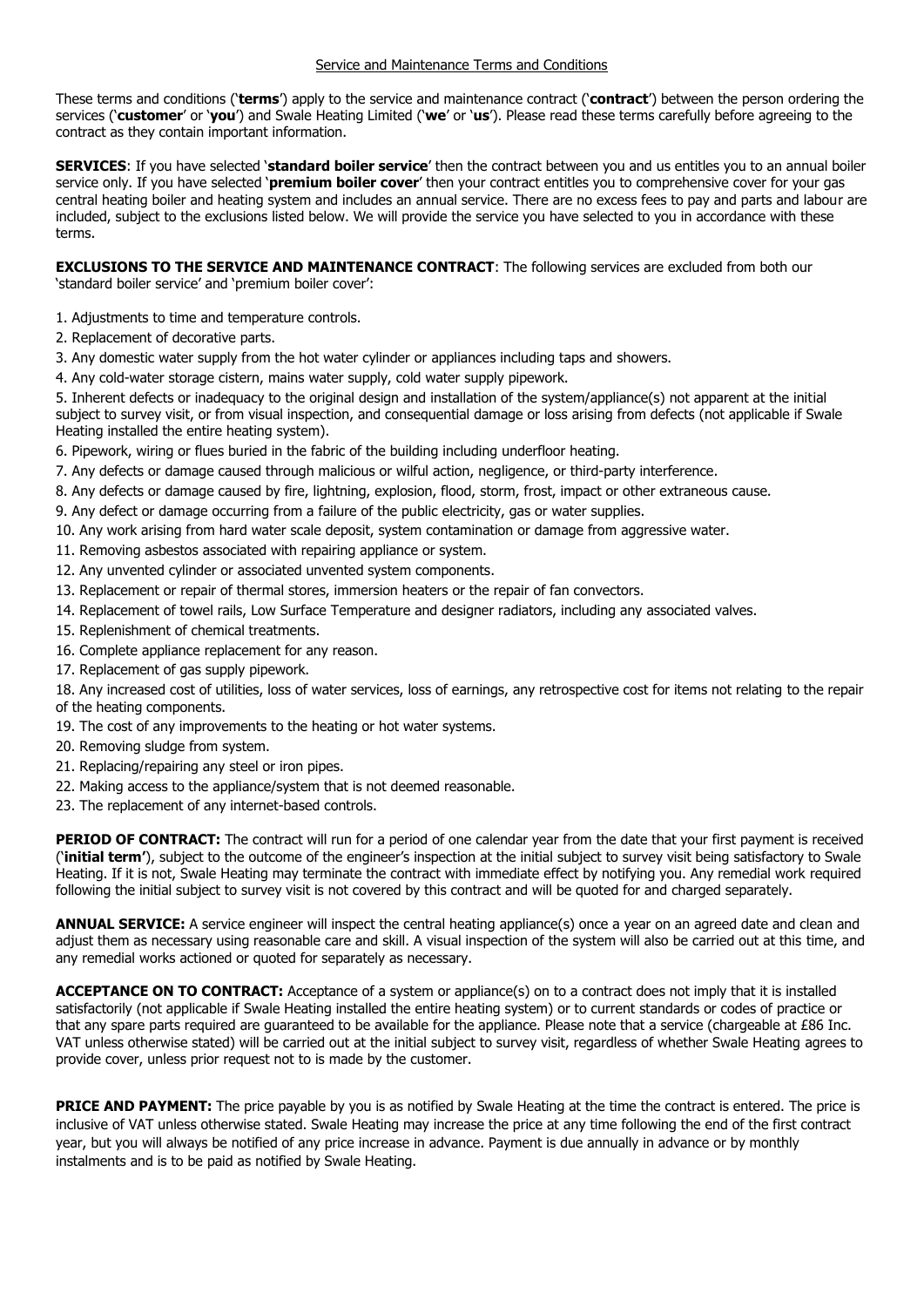**RENEWAL:** The contract renewal date will be the yearly anniversary of the date that your first payment is received. The contract remains valid as long as payment is continued. If you pay by direct debit, we will automatically renew your policy at the end of each contract year unless notified not to, in which case the contract will expire. Swale Heating reserves the right to refuse to renew a contract. Please note if your contract is renewed automatically, you have the statutory right to cancel within 14 days of the renewal date (your '**cooling off period**').

**YOUR RIGHTS:** It is our responsibility to supply you with services that meet your consumer rights. If you have any concerns that we have not met our legal obligations please contact us, our contact details are given at the bottom of the page. If you are unclear about your rights or require advice, you can contact the Citizens Advice Consumer Service on 03454 040506 or www.adviceguide.org.uk

**ACCESS**: It is your responsibility to let us into your property. If you do not allow us access to your property to perform the services as arranged (and you do not have a good reason for this) we may charge you additional costs incurred by us as a result. If, despite our reasonable efforts, we are unable to contact you or re-arrange access to your property we may end the contract.

LANDLORDS: We will make every reasonable effort to undertake a gas safety inspection at your property. We will also make you aware if we fail to gain access to your tenanted property. Swale Heating Ltd cannot be held responsible if we cannot gain access to carry out your gas safety inspection. It is your legal responsibility as a landlord to ensure that the property has a valid Landlord Gas Safety Record.

**CANCELLATION OF CONTRACT: You have a right to cancel the contract between you and us without giving any reason within 14 days of it being entered into.** This is known as your '**cooling off**' period. In order to exercise your right to cancel you must inform us of your decision by a clear statement (e.g. a phone call, letter, fax or email). You may use the cancellation form below, but you do not have to. We reserve the right to cancel the contract if you have given any false information or you do not make an agreed payment on the due date or you do not allow us access to your property within a reasonable period of time or you change your boiler or an appliance that the contract covers.

**EFFECTS OF CANCELLATION:** If you cancel this contract during the cooling off period, we will reimburse you all that you have paid us, subject to certain possible deductions set out below. If you want us to start providing services straight away and before your cooling off period ends, we will need a specific request from you. If we start work before your cooling off period ends, you will still have a right to cancel within 14 days, but you will have to pay labour and parts costs for any work that we have undertaken up to the point when you inform us of your decision to cancel. You do not have the right to cancel where the service is fully performed during the cooling off period. You may use the request to start work form below to inform us of your request to start work, but you do not have to. We will make any reimbursement due to you without undue delay, and not later than 14 days after the day on which we are informed about your decision to cancel the contract. You will not incur any fees as a result of the reimbursement. If you cancel your contract outside of the cancellation period, we will not normally give a refund. If you are paying by monthly instalments, any instalments still outstanding shall remain payable until the end of the contract year.

**EVENTS BEYOND OUR REASONABLE CONTROL**: We cannot accept liability for any delays or non-performance of our obligations under this contract as a result of any event or circumstance beyond our reasonable control. Where possible, we will take all reasonable steps to minimise the effect of the delay.

**LATE PAYMENT:** If you do not make payment to us when it falls due we may charge interest to you on the overdue amount at the rate of 3% a year above the base lending rate of Barclays Bank from time to time. This interest shall accrue on a daily basis from the date the payment falls due until the date of actual payment of the overdue amount, whether before or after judgment. You must pay us interest together with any overdue amount.

LIABILITY: If we fail to comply with these terms, we are responsible for loss or damage you suffer that is a foreseeable result of our breaking this contract or our failing to use reasonable care and skill, but we are not responsible for any loss or damage that is not foreseeable (but we do not exclude or limit in any way our liability to you where it would be unlawful to do so). We will make good any damage to your property negligently caused by us while providing services. However, we are not responsible for the cost of repairing any pre-existing faults or damage to your property that we discover while providing the services (e.g. damage caused by water leaks).

**OTHER IMPORTANT TERMS:** The following other terms apply to the contract between us:

1. We may transfer our rights and obligations under these terms to another organisation, but we will contact you to let you know if we plan to do this.

2. You may only transfer your rights or your obligations under these terms to another person if we agree to this in writing.

3. This contract is between you and us. No other person shall have any rights to enforce any of its terms.

4. If we do not insist immediately that you do anything you are required to do under these terms, or if we delay in taking steps against you in respect of your breaking this contract, that will not mean that you do not have to do those things and it will not prevent us taking steps against you at a later date.

5. These terms are governed by English law and you can bring legal proceedings in respect of the products in the English courts. If you live in Scotland, you can bring legal proceedings in respect of the products in either the Scottish or the English courts. If you live in Northern Ireland, you can bring legal proceedings in respect of the products in either the Northern Irish or the English courts.

6. Each of the paragraphs of these terms operates separately. If any court or relevant authority decides that any of them are unlawful, the remaining paragraphs will remain in full force and effect.